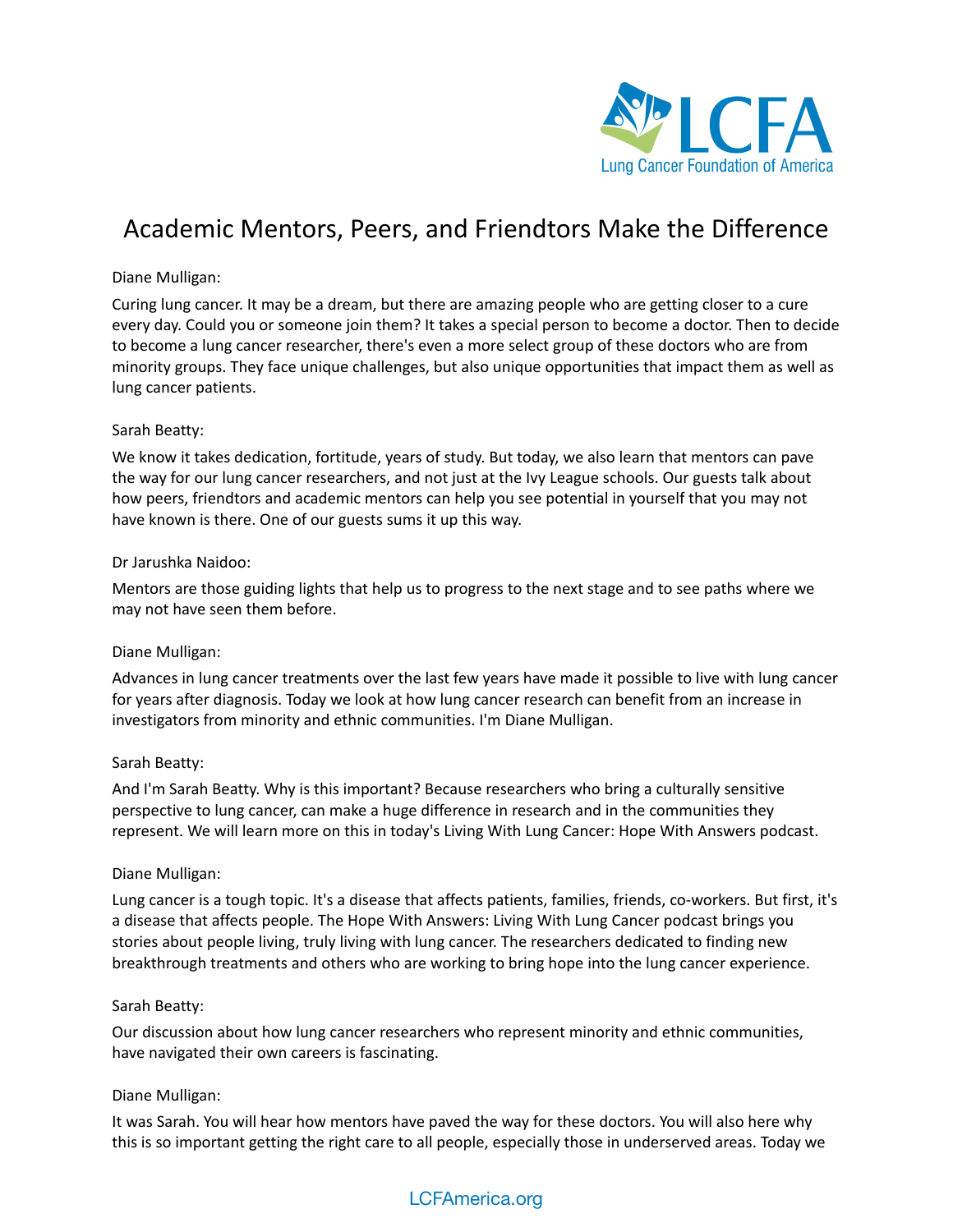

are talking to Dr Jarushka Naidoo, a Consultant Medical Oncologist at Beaumont Hospital in Dublin, Ireland and Adjunct Assistant Professor at Johns Hopkins University who focuses on immunotherapy and is an LCFA Young Investigator Grant Recipient. Also Dr. David Tom Cooke, a cardiothoracic surgeon and Chief of General Thoracic Surgery at the University of California Davis Health System specializing in cancer surgery.

# Diane Mulligan:

And Dr. Christian Rolfo, a thoracic oncologist, Professor of Icahn School of Medicine, who is Associate Director for Clinical Research in the Center for Thoracic Oncology, Tisch Cancer Institute, Mount Sinai, New York, and welcome to all of you. Thanks so much for joining us today.

Dr. David Tom Cooke: Thank you.

Dr Jarushka Naidoo: You're welcome.

#### Diane Mulligan:

Let's talk about the difficulty of becoming a lung cancer young investigator or should I say cancer researcher, which do you guys prefer?

Dr. David Tom Cooke:

I would say a researcher is fine.

# Diane Mulligan:

Great. We're going to go with researcher then. Thank you so much. So Dr. Cooke, you do a lot of work in the equity space for young physicians. If an aspiring doctor isn't able to attend one of the top rated University Medical School Programs, many of which are Ivy League schools, are there unique challenges to specializing in lung cancer research for graduates from the smaller schools, many of whom are from minority groups?

# Dr. David Tom Cooke:

Well, thank you again Diane for having me today. And I'm really excited to talk about lung cancer research with this wonderful panel. So, one misperception is that investigative science and research only occurs in the Ivy League level. And that misperception is not amongst researchers throughout this country and others, but mainly in the lay population. If you look at say the National Cancer Institute comprehensive Designated Cancer Centers, there are over 40 and the majority of whom do not reside within Ivy League environment.

# Dr. David Tom Cooke:

If you look at the hundreds and hundreds of millions of dollars of research funds that goes in to in this country, both in the public and private sector in research centers, the vast majority of that goes into other institutions, such as UC Davis Health and Johns Hopkins Medical Center, amongst others. The key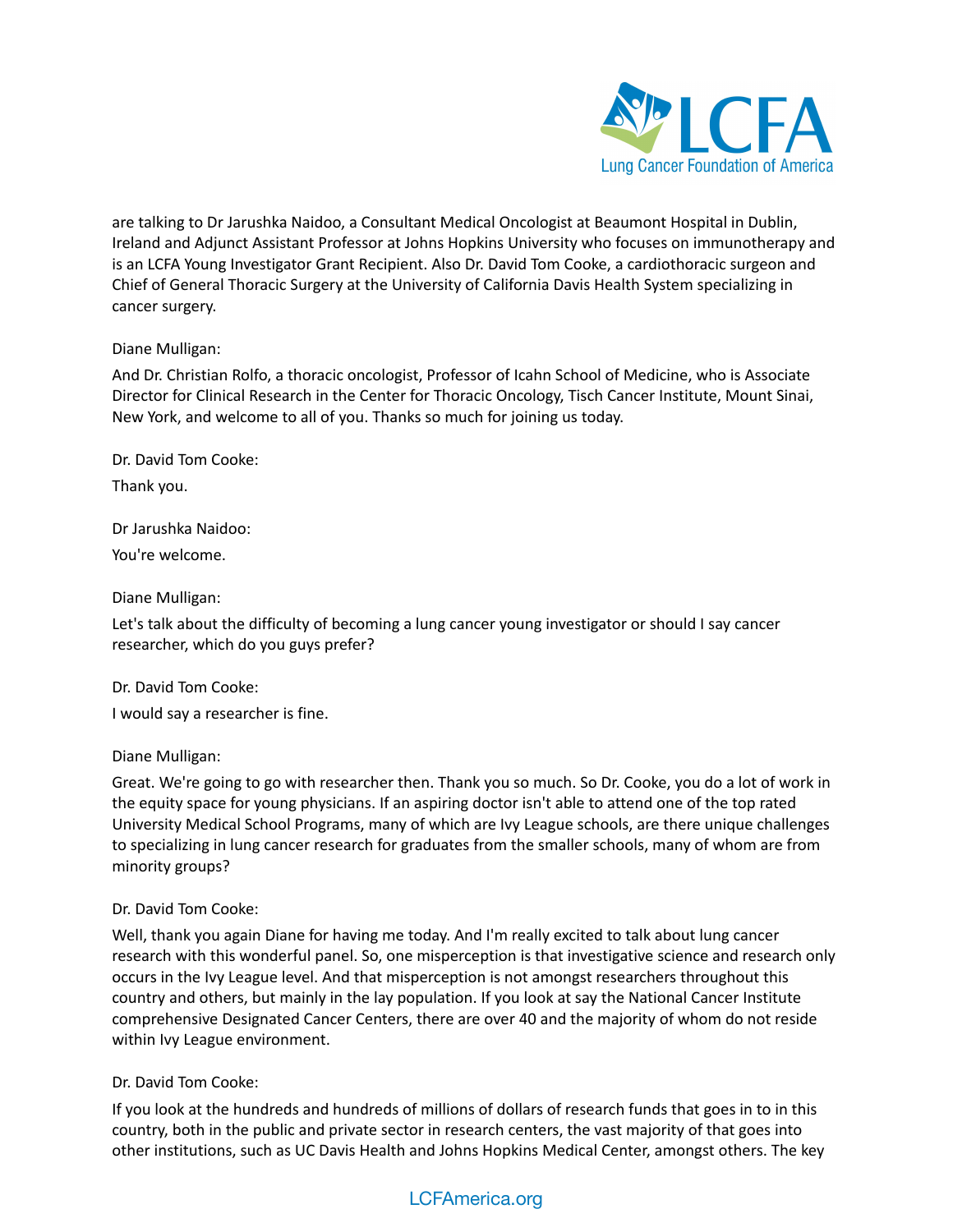

here is, if you are an individual, especially a person from an underrepresented medicine background, who wants to go into investigative sciences, then it's important to establish a mentor, someone who introduces you to the scientific method from an early age, and guides you through a proper development pathway to understanding investigated research.

# Dr. David Tom Cooke:

That might mean going into a PhD environment, it might mean going to an MD environment, MD-PhD, but there's lots of different resources, funding that's available, maybe less funding than before, but still available, and also funding sources and mechanisms and programs that are targeting underrepresented medicine individuals to encourage them to go into the investigative sciences. And that includes lung cancer research.

# Diane Mulligan:

That's really good to hear. And Dr. Naidoo, you've completed your training in Ireland. And as we said before, you're associated with Johns Hopkins University and Beaumont Hospital in Ireland. Can you talk about how mentorship has helped you make the connections necessary to advance your career and access lung cancer research funding?

# Dr Jarushka Naidoo:

Sure. I think I have a very unusual path. I think it highlights that a mentor can mean different things at different stages in your career. To me, I think a mentor fundamentally means a teacher. Like teachers, we need a different type of teaching at different times in our careers. So I'm originally South African, but I'm of Asian ethnicity. I won a scholarship to go to medical school in Europe, in Ireland, and then I did all my medical oncology training in the United States. So I feel that I have perspectives from Africa, Asia, Europe and America. And really, I've had mentorship from all of these different cultures and different levels of mentorship that have fundamentally I think, shaped me as a researcher.

# Dr Jarushka Naidoo:

I think one of the things that is important about mentors is to realize that not all mentors are going to teach you the same lessons, but you will carry those lessons through your career. And there are some things such as peer mentors, mentors, who are maybe at your stage or a little bit senior to you, who might teach you how to get things done, friendtors, people who are at your stage and understand what you might need day-to-day. And then of course the classic academic mentor, senior mentor who has a bird's eye view of careers and how they can guide your career forward, as Dr. Cooke said.

# Dr Jarushka Naidoo:

And really at different stages in our careers, mentors are those guiding lights that help us to progress to the next stage and to see paths where we may not have seen them before. And I've been very privileged to have a series of mentors, I think I had very formative mentors in Ireland, who encouraged me to go to the US for my training. And then in the US, I had stellar mentors at Memorial Sloan Kettering and then specifically at Johns Hopkins with Dr. Julie Brahmer and Dr. Liz Jaffe, who I think may have seen potential in me that I didn't see in myself. I think that that is something that a mentor can give you, which can be truly formative. So I think mentorship is truly critical to achieving one's potential.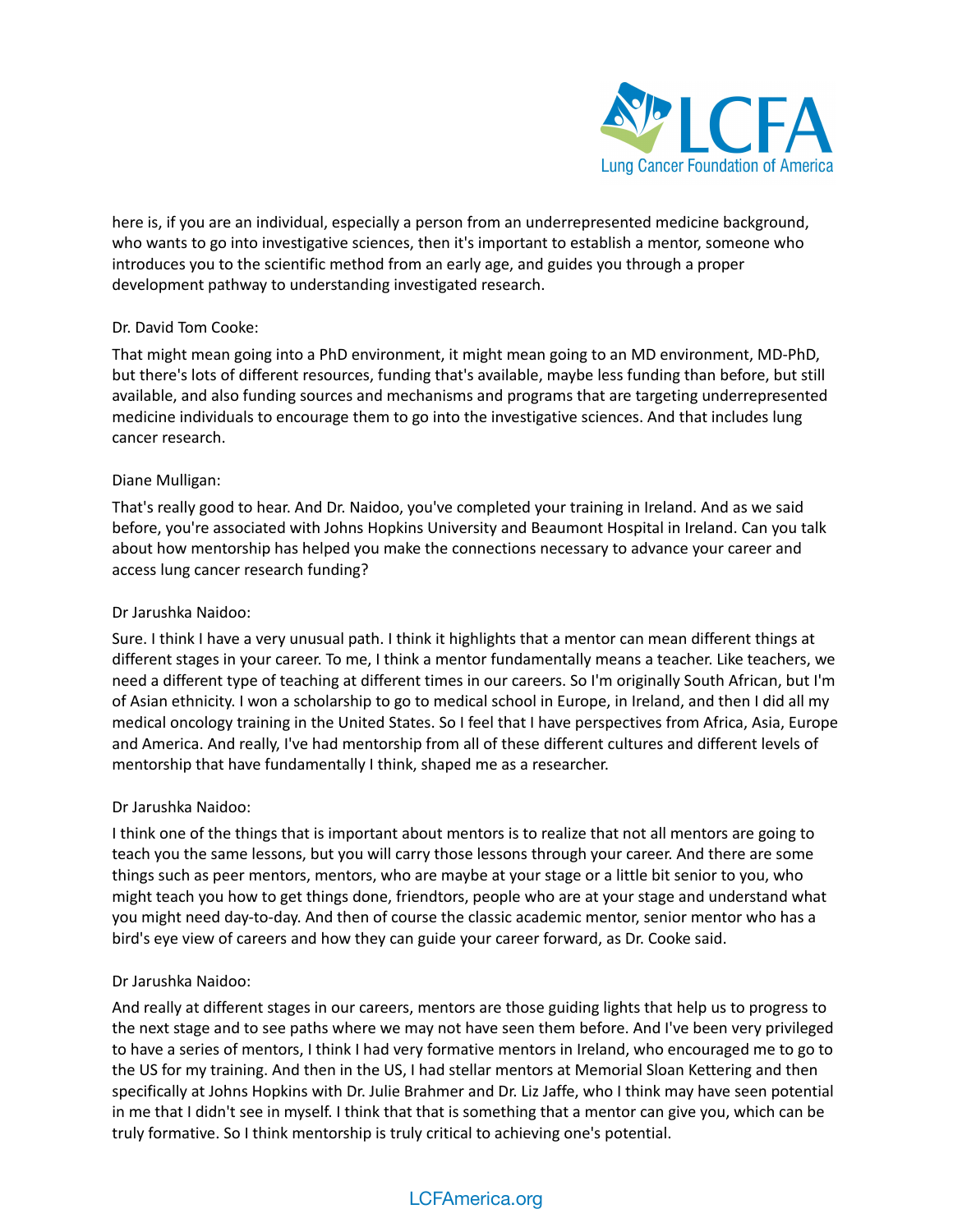

# Diane Mulligan:

I love that and I love friendtors, I've never heard that before, but I love that term. That's a great term. So Dr. Rolfo you're fluent in English, Spanish, Dutch, Portuguese and Italian. That's a lot. Did your ability to communicate in several languages help you as you were looking for a specialty in lung cancer research?

# Dr. Christian Rolfo:

I will answer him in bad English, that is the most important one. So thank you Diane having me on. Between me and Dr. Naidoo, we are covering the entire globe because I was born in Argentina. I was educated in Italy, then I was working in Spain, in Belgium, then in Maryland, and now here in New York. So it's a long trip to arrive here and I agree with Dr. Cooke that not all the investigators need to go to the major universities to be investigators. I come from a second city of South American country, they have the opportunity to grow through the mentors and I completely agree with Dr. Naidoo.

#### Dr. Christian Rolfo:

So we have the opportunity to grow with the different teachers I think this is not only related to a period of our life is continuous. I have now my position, I'm current mentoring people but I am also mentor and a mentee for example for my current director is Dr. Pierce so I'm learning and continue to learn several things so that I think we need to be ... There is another side of the coin that is the mentees. As a mentees piece we need to be very proactive, searching these mentors and the mentors are not always in your institutions, they are not always in your country that they are not always doing your own job.

# Dr. Christian Rolfo:

So you can take skills from mentors from different areas covering your needs, and giving you expertise in different fields. So, the language certainly coming to your person, the language was an extra skill that helped me a lot, was a necessity go into with 40 years almost to work in Belgium, need to learn Dutch or I ... my colleagues will say you're not fluent in Dutch, obviously I agree with that, it's a very difficult language. But the idea that you can communicate with the patients and be in the challenge and always in the edge to try to improve yourself, that I think require an extra effort that is not only the lucky to be in one place or another is an absolutely effort depending on the mentees and be guided by the mentors.

# Dr Jarushka Naidoo:

I'd love to add to that and say I think Dr. Rolfo makes a great point about the ability to speak other languages also transcends into research. Because in team science, we have to learn to speak the language of other researchers. So to understand the language of biostatistics, bioinformatics, translational science, clinical science, so an open-minded attitude to learning the language of others, and understanding how that impacts us is critical to being a researcher.

#### Diane Mulligan:

So both on the research side as well, on the patient side, this is something that really helps. I think that's great. So each of you comes from a background that's underrepresented in medicine. How has this impacted your careers as researchers?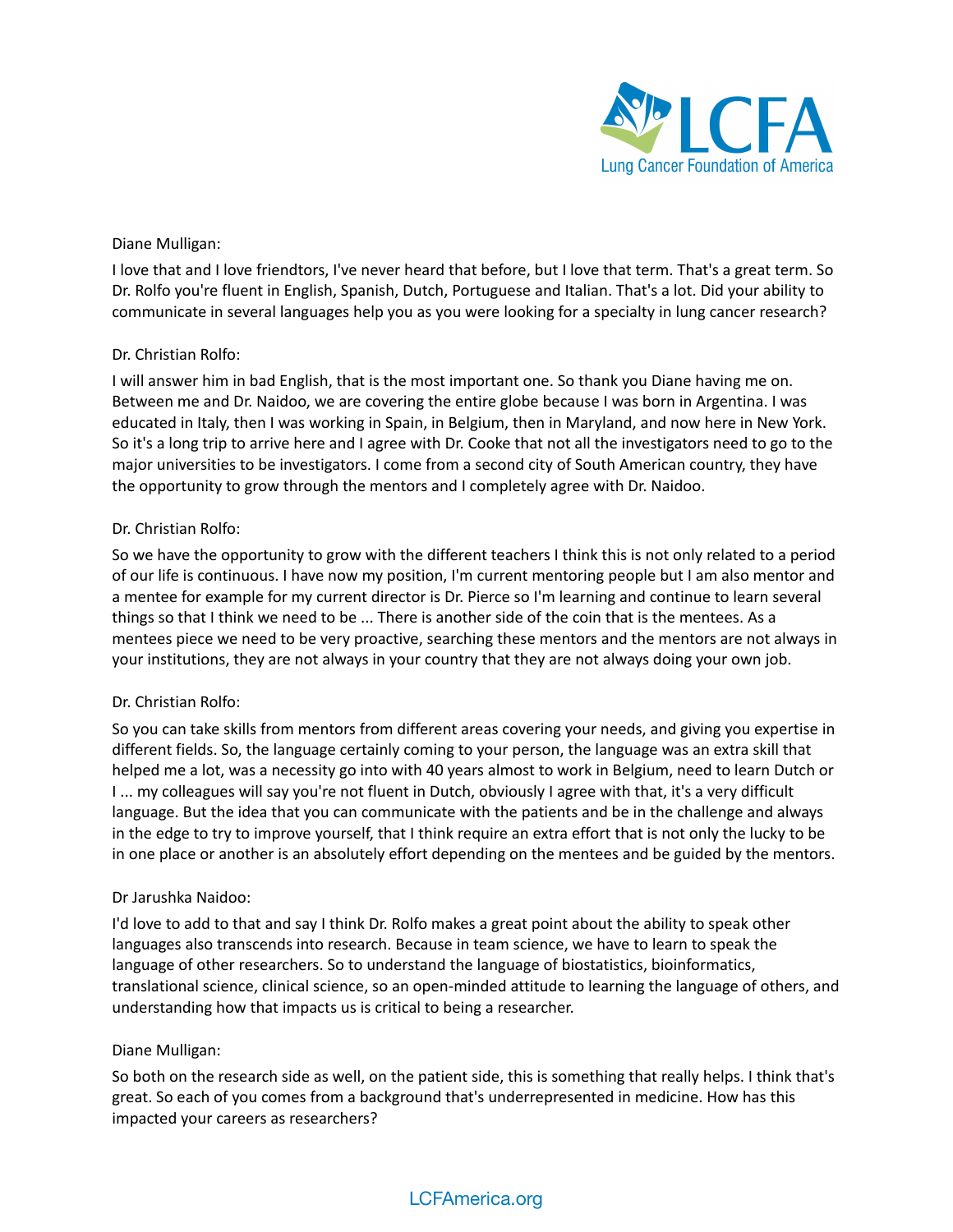

# Dr. David Tom Cooke:

Yeah, sure, I can start off with that from my perspective being an African American male in this country and in medicine. When you look at clinical trials, we do know from lung cancer standpoint, that the actual participation in a lung cancer clinical trial, effects a survival advantage. Now, that could be because of the intervention, or it could because that the control is standard of care, and therefore you're guaranteed of getting standard of care therapy for your lung cancer. But when you look at clinical trials across the board, whether it's cancer or cardiovascular disease, there's an under enrollment of individuals who are underrepresented in medicine, specifically black African American individuals.

#### Dr. David Tom Cooke:

As well as other groups such as Latinos. In fact, we are in a golden age of science within lung cancer. We have wonderful results of targeted therapy clinical trials, as well as immunotherapy clinical trials. And one of the key immunotherapy adjuvant clinical trials for early stage lung cancer, which showed disease free survival, very beneficial trial, had very few people of color enrolled in that trial, other than Asian Americans, because it was an international trial that include Asian countries. But there were very few black African Americans enrolled in that trial.

#### Dr. David Tom Cooke:

But, being a underrepresented medicine physician, I do understand in a cultural competent way, the mistrust of the healthcare system, from the black and African American community, and also the misunderstanding of the healthcare system of the black and African American community. And when I just sit down and talk with patients, I come from that understanding and I help to allay their fear of a clinical trial, and I help our institution understand how best to support these patients to promote them enrolling into clinical trials.

#### Diane Mulligan:

I think that's very insightful. Dr. Naidoo, what do you think?

# Dr Jarushka Naidoo:

Yeah, I think that's a great point. I think working in Baltimore for many years, a lot of what Dr. Cooke says resonates with me, and I think it resonates as well as a physician of color. Because, for example in my current institution, I am the only woman and the only person of color in my division. I think that when you are in a position like that, you represent a group and when they look to you, you know that how you behave and how you treat others and how you encourage young people to develop, is very much a responsibility that lies on your shoulders, that you fly the flag for this group of emerging investigators and trainees.

#### Dr Jarushka Naidoo:

That's something I take very seriously, and I think we should, particularly as those who come from underrepresented minorities, try to encourage, obviously all of our trainees, but also, we have a responsibility to make sure that the views of those groups are brought forward and are shown to be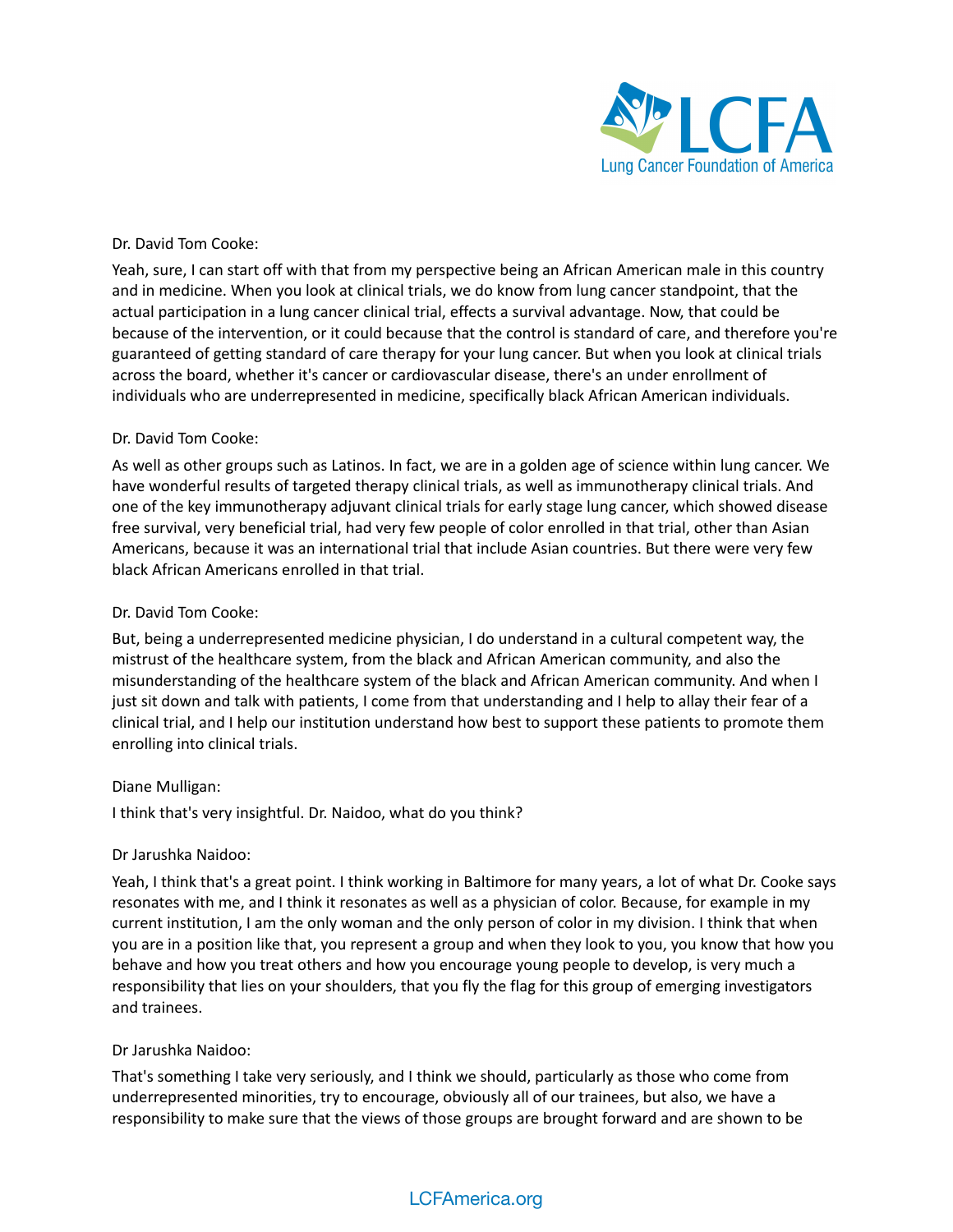

important and that we represent an important seat at the table. And hopefully, that there will be more seats at the table from those who may not necessarily come from a typical background.

#### Diane Mulligan:

That's very interesting. And it's true that, you do represent and all of you represent minority populations and bringing the culture, the attitudes, all of that is as important as bringing the medicine and the science. So Dr. Rolfo, do you think in general, it is harder for young doctors of color to become involved in the lung cancer specialty?

# Dr. Christian Rolfo:

I don't believe so. To be honest it depends obviously of your predisposition. So, I prefer to think that we need to focus more in how to became good doctors, how to became with researchers, and not trying to victimize ourselves for where we are or we don't have the opportunities, I was not certainly going to Harvard for my education, but I have the opportunity to be now in a good position and enjoying what I'm doing. So I think we as a doctor sometimes we are a little bit selfish, thinking a lot about our necessities, when the real disparity is what Dr. Cooke said before, in the patients, in the community. So we have there a lot of the focus more than the ... I consider myself a privilege.

# Dr. Christian Rolfo:

I think the people that is here with me in the panel as well, so we have a good job, we are lucky to work in an area that we are enjoying what we are doing. So obviously in the life, we have always challenges and you will not be able to please to everyone. But I think the real focus here is have the patients. I think we need to do a lot, if you are looking for example, the testing in molecular what we are doing in this country, this is a real disparity, this is a real problem that we have and we need to face. And they are from our privileged situation, we need to invest a lot in education for the community. And that is the way that we can improve this.

#### Dr. David Tom Cooke:

I would like to add on to Dr. Rolfo's excellent point, we have to focus on the patients, and often oftentimes, a best way to understand how to best treat our patients is to have a healthcare population that reflects our patient population. For example, according to the Association of American Medical Colleges or AAMC, only 5% of faculty in American Medical Colleges are African American, compared to 12% of the population. Only 8% are Latino-Hispanic compared to 18% of the population. Also, if you look at in the last 30 years of black and African American graduates of US medical schools, it's been rising in black females.

#### Dr. David Tom Cooke:

But it's been dropping in black males. So in 2015, the number of black male graduates of medical school, was less than in 1980. That's despite the fact that the number of African American males in college has been linearly rising. And then finally, according to AAMC, when you look at percentage of individuals admitted to medical schools, across the board, Caucasian, Asian, Hispanic, the percent of enrolled in the medical school is about 40 to 44%. That's across the board. Obviously, a less different applicants, but the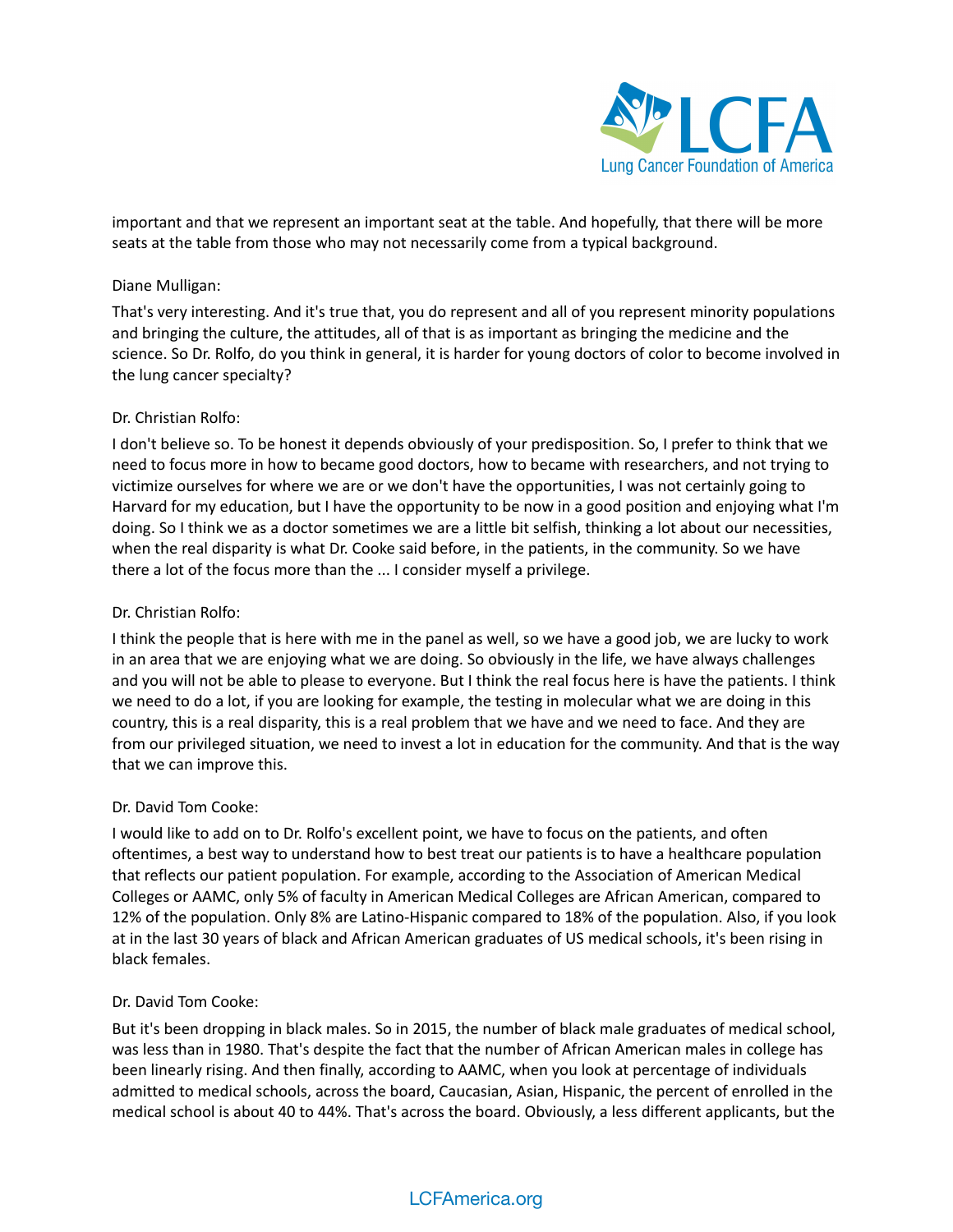

percentage is the same. But the percentage of African Americans enrolled in medical school, is only 35% of applicants.

# Dr. David Tom Cooke:

So we need to re-look how we address our input into medical education. And that is the pipeline for lung cancer research really, because it's those researchers who are MDS or MD-PhDs are a part of that pipeline. And if I look at that data, and I'm an African American male, I say to myself, "How can I get to point B, and able to do high level lung cancer research, if there's something involved with the system that is disparate between the person sitting to the left of me and a person sitting to the right of me in college or high school?

# Dr. Christian Rolfo:

I want to say something Diane if you allow me. So I think it's a very good point what the Dr. Cooke is doing. When I came here to the United States, it was difficult to me to understand that doctors are having a mortgage to pay their own career. So it's something is very unusual. I became a doctor without paying a coin in my country in Argentina. So I think this is something that we need to work because another disparity is the access to the education, and that is not depending if you are African American, Latino, Asiatic. So I think this is a common problem with the incomes and there are white people that is also having ... they're facing a lot of economical problems to go to the school.

# Dr. Christian Rolfo:

So I think this is something that we need to work a lot if we want to have an access to the education and be equally for the population, regardless of your origin.

# Diane Mulligan:

These doctors brought up so many interesting angles in this discussion. From the decline in the number of African American medical students, to how other countries help their doctors pay the bills while they're in school.

# Sarah Beatty:

Diane, economic factors are always a part of the disparities conversation. And in our next segment, I'm looking forward to hearing how the choice of a medical school, impacts a researcher's ability to focus on the lung cancer specialty.

# Diane Mulligan:

Are you enjoying the Hope With Answers: Living With Lung Cancer podcast? Consider making a donation to help LCFA produce this resource for patients or anyone seeking answers, hope and access to updated treatment information, scientific investigation, and clinical trials. Just text LCF America to 41444 to join in this important fight. Each of our guests today represents a different minority group. Their insight into how this has impacted their lives as lung cancer researchers, sheds light on what can be done for other researchers from minority or ethnic communities.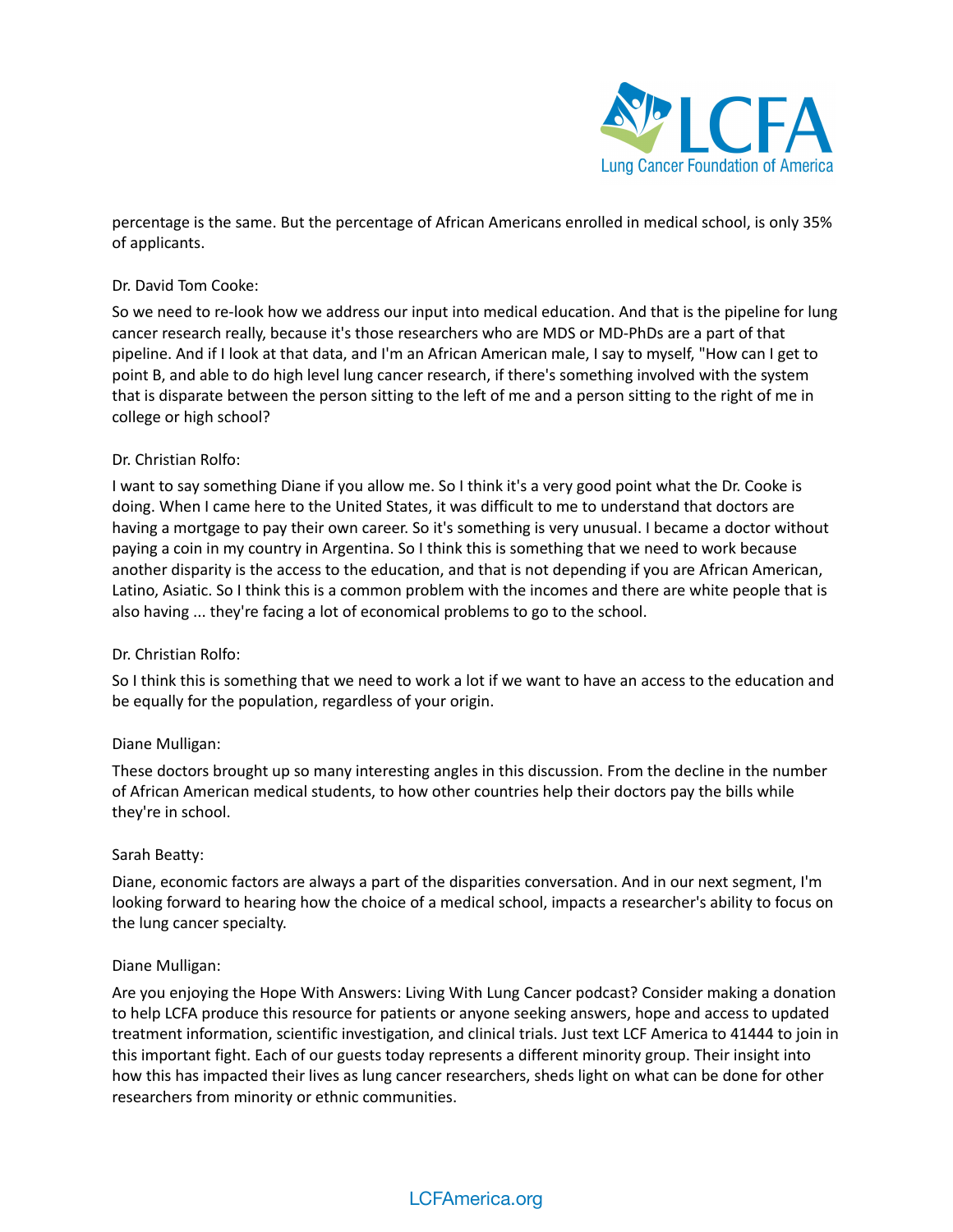

# Sarah Beatty:

We have talked a bit about mentors, but now we look at some of the barriers and the changes in the system, that bring hope into creating more opportunities for these researchers.

# Diane Mulligan:

Some medical schools that aren't Ivy League schools are a little less expensive and so more people will go there as well. Do you think that if you go to a non Ivy League institution, and you graduate, you have more difficulty getting research funding than someone who is affiliated with Harvard or Johns Hopkins, or a very major institution when you're going after lung cancer funding?

#### Dr Jarushka Naidoo:

I think as a lung cancer investigator myself, I think it's more about the research environment, that you are surrounded by a group of motivated researchers who are perhaps invested in you as a young investigator and invested in lung cancer research themselves and that you have members of a dynamic team. I'm of the belief that that can definitely happen in institutions outside of the Ivy League, and we do see researchers from a number of different institutions receiving funding, but I think how we will see more and more funding going to various different institutions is to focus on generating that environment.

# Dr Jarushka Naidoo:

And being a little bit more creative, about how mentorship can happen across institutions, and even in a global research environment.

# Dr. David Tom Cooke:

The environment is key and also expectations, right? Oftentimes leadership expects young researchers to go from zero to 60 in just a few seconds. And it takes time to develop a hypothesis, a research model, data, information that then could go on for application to a higher level, say NIH type of award, and especially for our scientists who are also MDs and have a clinical practice. And they need to be in an environment where they can balance the clinical time, the education time, the research time, and their own personal wellness and well-being time to be successful. The onus is on leadership to have realistic expectations of their young researchers.

# Dr. Christian Rolfo:

Yeah, and also important that there need to be more education in how to write for example, a paper, how to start to collecting data in a proper manner. So there are several things that are not in the ... Sometimes obviously it's limited the time of education. And here in United States in three years, they need to became oncology and pathology expert with a dual board certification. So that is a little bit challenging to include that. But certainly there will be some opportunities for outside the programs that they can search for these.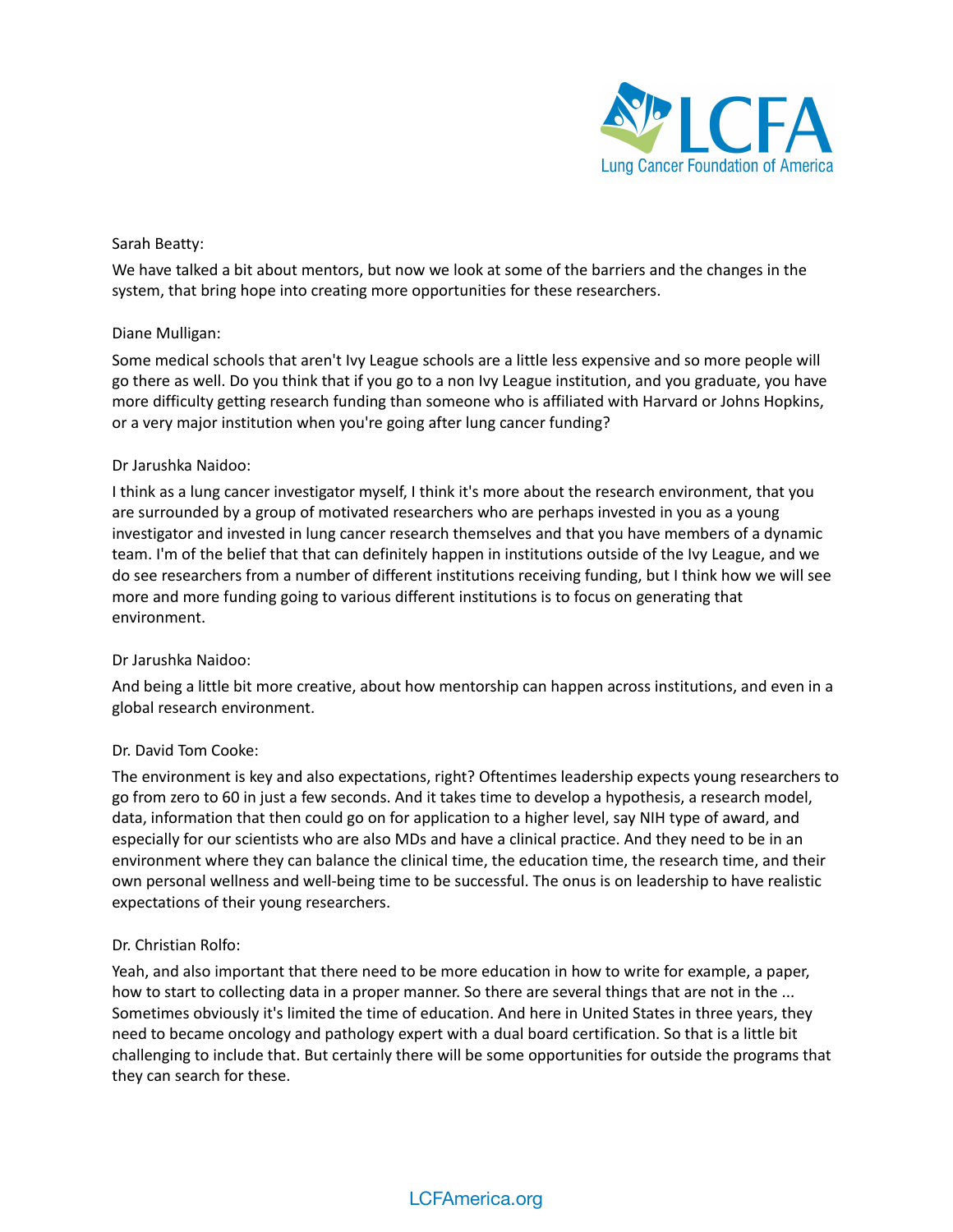

# Dr. Christian Rolfo:

Unprotected time is something that Dr. Cooke bring to the table, and I think is very important because, several institutions are demanding, especially with the junior faculty, a lot of commitments in clinics. And it's very difficult that this person is dedicated also to have some grants without even mentoring sometimes. So that is important to recognize.

# Diane Mulligan:

So, we talked about some of the barriers that you see in the mentoring programs. So, do you think there need to be more mentoring programs? Are there mentoring programs out there that are doing it really well? And, do you think that there's enough? And if not, why hasn't more been done? Because from what you're saying, mentors for each and every one of you were extremely important? I my right there?

#### Dr Jarushka Naidoo:

Yeah, I think I can start with that. I think I had a really superb experience of mentoring at Hopkins. So, the Hopkins approach was each new young investigator, whether they be faculty or fellows, had a mentorship committee. And I think what that showed was that, there are a variety of approaches to mentoring and that different mentors may bring different skills. So usually there was a primary mentor who may be clinical if the fellow or the attending was a clinician, then a scientific mentor. And then two or three other mentors who had a big picture approach.

# Dr Jarushka Naidoo:

This mentoring committee would meet usually twice a year to think about the projects of the mentee as a whole. And of course, like Dr. Rolfo said there was a lot of onus on the mentee as well, to drive forward what the goal of the mentorship committee was, and really together there was a symbiosis between the mentee and the mentorship committee. I think some of the challenges of course, are that generally like any skill, there are certain mentors that are particularly skilled at mentoring.

# Dr Jarushka Naidoo:

And what generally happens is that those mentors, become somewhat famous and oversubscribed and then the challenge I think is in building or upskilling the mentorship skills of multiple different investigators. But I'd be interested to hear what Dr. Cooke and Dr. Rolfo think of this as obviously senior investigators in the space.

# Dr. David Tom Cooke:

Yeah, I would agree. And also, I think there's also underutilized resources and they may be underutilized because many people aren't aware of them. And those range from young investigator awards, and also training awards from the NIH, from AAMC, from single institution resources that Dr. Naidoo alluded to, as well as our own alphabet societies for own specialties have resources for young investigators and even underrepresented minorities. At the very early end of the pipeline, we actually looked at in the cardiothoracic surgical training space, the availability of underrepresented medicine, visiting medical student clerkships.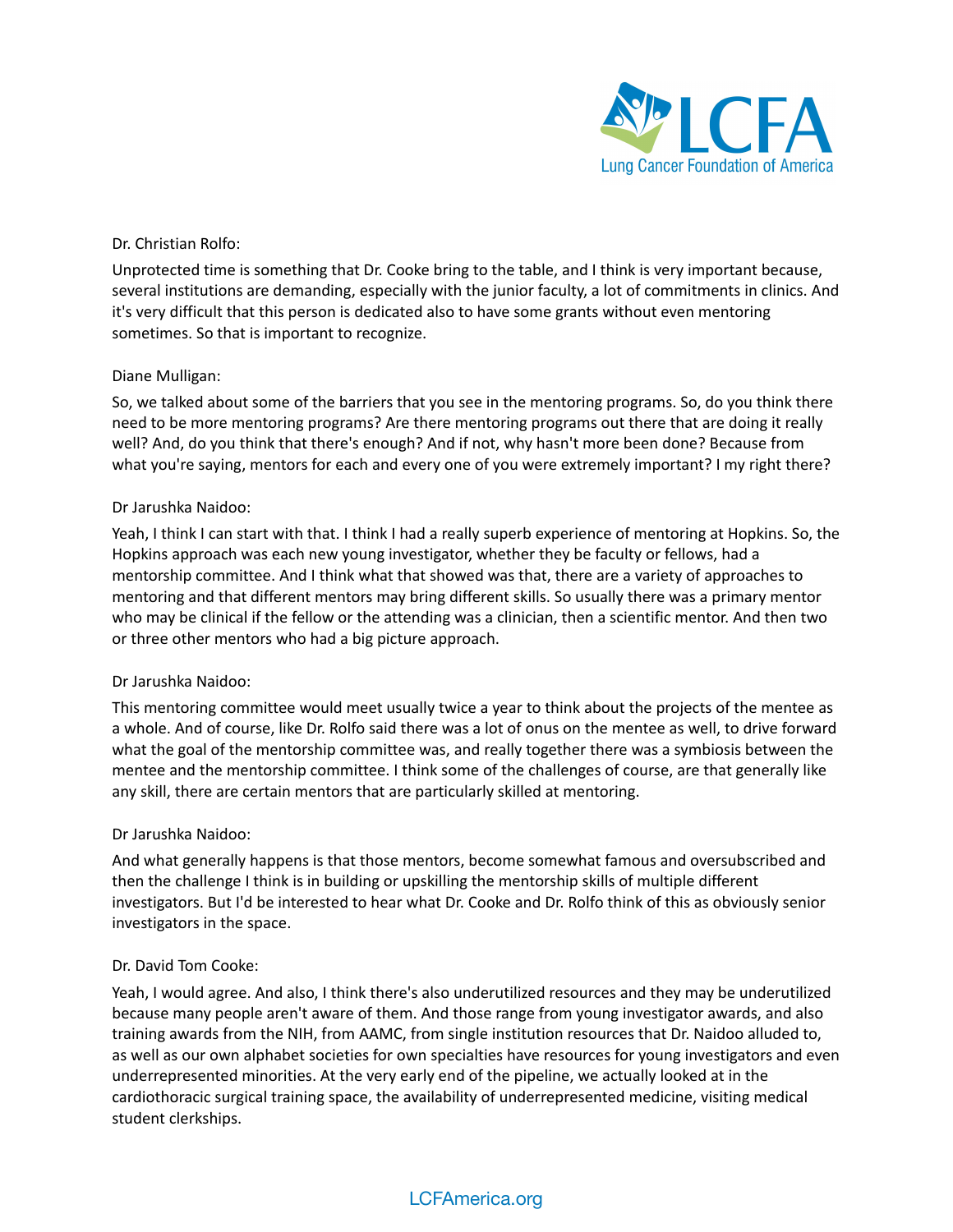

# Dr. David Tom Cooke:

What we found was that the majority of our cardiothoracic surgery training programs, were at medical school institutions that had such a visiting clerkship program. However, very few of our program directors actually even were aware of the existence of these programs, and very few of them utilized them. But when asked, the majority of said that now that they know, they will utilize them in the future. So, there's a lot of concern about young investigators and minority investigators in this country and around the world. Because of that has generated a lot of resources, but we just need to coalesce these resources to become aware of them.

#### Diane Mulligan:

Dr. Cooke real quick, what's a visiting clerkship? I'm not sure that I've heard that before?

#### Dr. David Tom Cooke:

So that's when a medical student from another institution, comes to your institution to look around, do a rotation and understand if they perhaps want to do their next level graduate medical education at your institution.

#### Diane Mulligan:

Thank you. Thank you Dr. Rolfo, I know you had a comment as well.

# Dr. Christian Rolfo:

The only thing that I want to say is, we have a lot of resources for young investigators to run for fellows. Obviously there are limitations of time, sometimes we have also the societies that are helping a lot, but I think we are missing one important part here. That is the mid career. So we are putting all the coins in the early careers, and then seeing that there is nothing, you need to be alone and get yourself the education. So I think mid career is very important because it's a crucial productive time that you have in your career. So if you are not also investing in there, you have the risk that these research will continue and the mentoring is also affected for young people.

# Dr. Christian Rolfo:

So, we need to invest a little bit more, and that is a topic that I brought several attempts to different societies, because it's important that we involve people like we are here in the panel. So we are in the middle of our career or even more, and we need to continue to be mentoring and be creating networking.

#### Diane Mulligan:

That's a great point. Absolutely. So that it's something that goes ... it's seamless, it goes throughout your entire career, and really helps you move forward. So when applying for an NIH Grant, do you have to address questions about disparate populations and equal opportunities for participation? And if so, is this new? And how does that impact our research?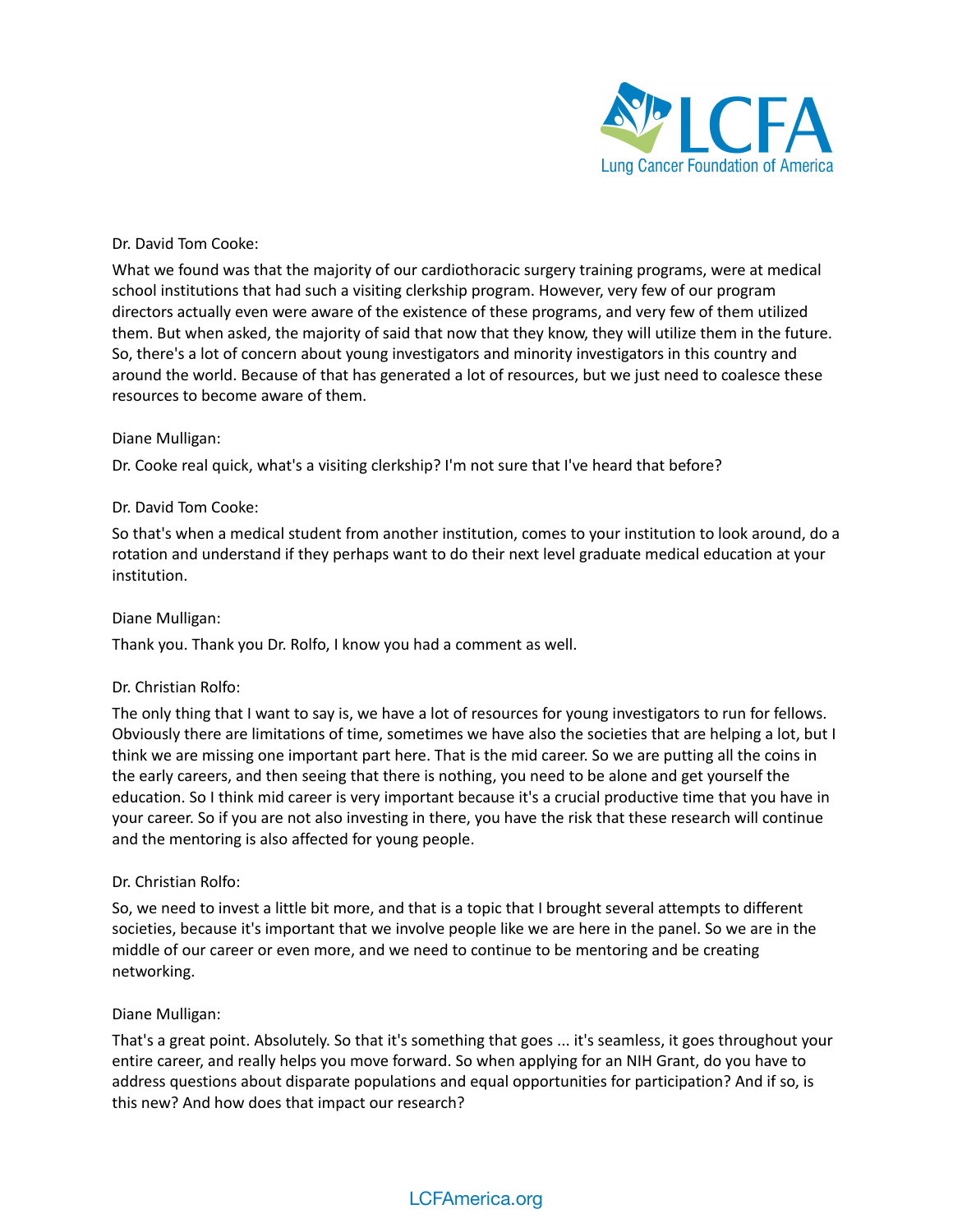

# Dr. David Tom Cooke:

Applying for any federal award you have to look at ... And then also, any institutional ... what we call care equivalent or young investigator training award, you have to document how your research will reach out to underserved communities or underserved populations. And also, will women be enrolled in this trial? If it's not say a specific research question that only pertains to women such as gynecology, oncology type situations. So, that is key and your grant application will be evaluated, based on these rules.

#### Dr. David Tom Cooke:

Now ostensibly, this has been in fact for probably the last decade. But I think currently there is even more attention on the ability of your study to engage previously, under engaged communities for this research question.

#### Diane Mulligan:

Thank you so much for explaining that because I think that's really important that people understand that, yes there is a push out there whether it's been effective as a whole nother question but, there is something that's out there. So, our podcast is called Hope With Answers. So each of you has talked about that you've had some great mentors, I would like each of you to tell me about the hope that they instilled in you that you'd be able to achieve your goals, and how important your mentors have been to your career. And Dr. Rolfo I'd love to start with you.

# Dr. Christian Rolfo:

Yeah, mentors were very important for me. When I started ...I can make a personal comment. So when I started my career, I arrived in Milan in Italy. And I have this person that is Professor Lucajiani who was in a big entity in breast cancer and at that moment, and it is a person who changed the treatment of breast cancer. And he tell me, one thing that was changing my life now say, "I want to give you the opportunity to make your career international. And I know that in your country, you will not be able to get this opportunity." So, give me that opportunity was changing my life forever.

# Dr. Christian Rolfo:

And then the opportunity that I have with different mentors the skills of like Dr. Naidoo was telling, different skills that you get from different mentors. One of my mentors, Dr. Casale he teach me how to communicate with patients. That is something that you are not prepared, and it's good that we recognized and we remember all this teaching because we need to apply this in the future. I know that we are very busy, we don't have time to sometimes spend a lot of time with the students or with their fellows. And it's something that we need to make in a space because, we are changing life.

#### Dr. Christian Rolfo:

And if we remember our own history, that is important. I think I continue with my own mentors in being contact. That is interesting. And then I was changing and I have other mentors that are new in this moment. I have for example, some mentoring for bioinformatics that is something that I am not having a skill or a mathematician or statistician for discover another point of the liquid biopsy that I'm working. So I there's a constant search and that's for the reason I say is very important that the mentees, are very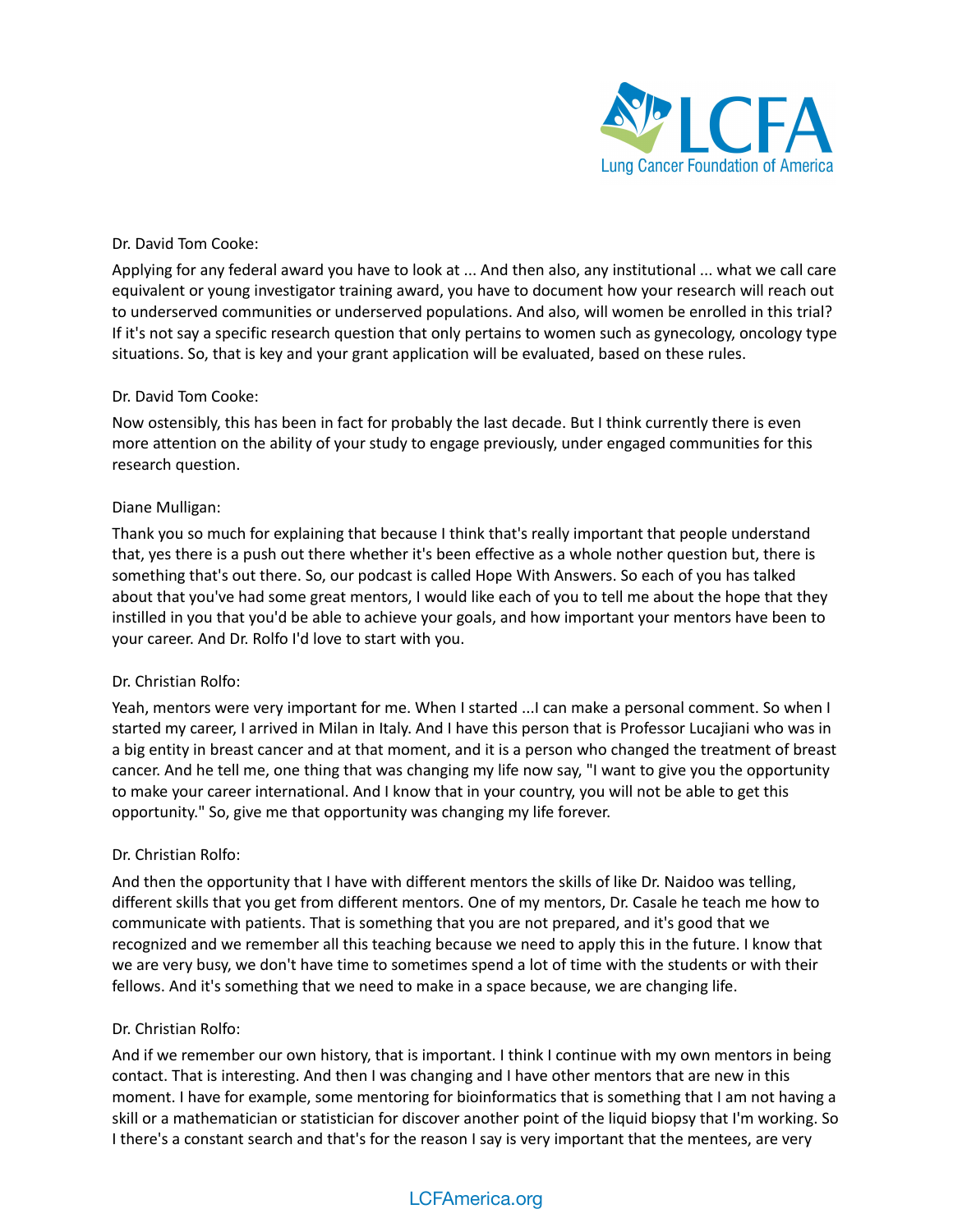

proactive. Because if you are sitting there, even if you are coming from a big institution you are sitting there and you don't take the opportunities, nobody will knock your door to say, "Hey, come with us to do this or that." So it's important that we are proactive.

Diane Mulligan: Absolutely. Dr. Cooke, how about you?

# Dr. David Tom Cooke:

Sure. In a previous life, I was an immunology researcher. And I was immunology major at UC Berkeley in California, and one of my earliest mentors one of my research mentor, Dr. Marion Katchlin. And I did my thesis in her lab. And if you stood next to each other, you would think that there's nothing in common between us. She was older, I was younger, she was wealthy, I was not. She was a smoker, I wasn't. But we both loved immunology. And she took a specific interest in my career, and she taught me that I shouldn't limit myself in any way, and I should strive for the best in any opportunity I want to strive for.

# Dr. David Tom Cooke:

And that theme has progressed throughout my life and the common theme. And this is important message to potential mentees is that, there's a phrase that's common in the diversity and inclusion space which I hate, which is, you can't be what you can't see. And Dr. Naidoo just expressed that she's the only woman and only personal color in her division yet she's extremely successful. And the key is cross demographic mentorship. Your mentor doesn't have to look like you or come from the same background, or even quite frankly be in the same political persuasion. But they have to have faith in your abilities, and their only goal in mentoring you, is seeing your success.

# Dr. David Tom Cooke:

I think that's an important message when it comes to the mentor-mentee relationship.

# Diane Mulligan:

That's a great point and seeing your success. I think that's fabulous. Dr. Naidoo how about you?

# Dr Jarushka Naidoo:

Well I think, I've also been privileged to have a number of stellar mentors. In Ireland, I was mentored by former president of the IASLC professor Desmond Carney and breast cancer researcher, Dr. John Kennedy, who was actually at Hopkins for many years, and prophesied that I would end up at Hopkins and I did. I think that he truly instilled in me the genuine love for the specialty, the complexity, the interplay between understanding the different specialties that contribute to the world of oncology, and the true commitment to lifelong learning.

# Dr Jarushka Naidoo:

I brought that to my experience in the US, I think my experience at Hopkins with Jedd Wolchok and Naiyer Rizvi really opened doors for me to participate in fundamental educational activities such as the AACR-ASCO Vail workshop. And then at Hopkins, I think working with Elizabeth Jaffee and Julie Brahmer, I think again, as Dr. Cooke said, I think their commitment to your career and your goals, as part of their